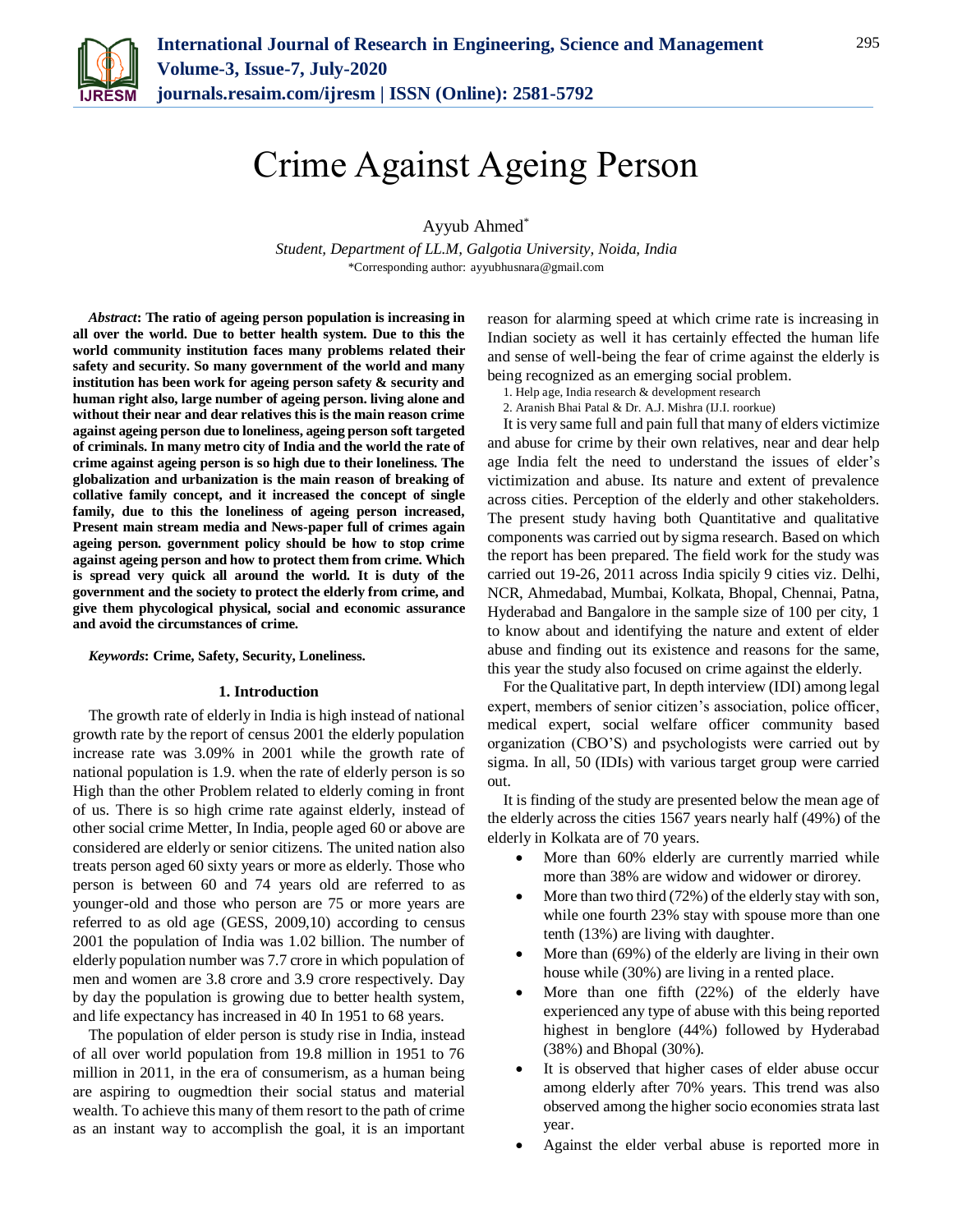

Delhi NCR, Mumbai, Hyderabad and Bangalore while emotional abuse seems to be more in Bangalore.

- Mainly its reported more from the family members, with daughter in law and son emerging as the major abusers.
- Abuse by daughter in law was reported most in Delhi (100%) followed by Hyderabad 89% and Bhopal (87%).
- The most common context for abuse is the property issues.
- More than two third (68%) of the elderly from the lower socio economics strata did not take any action when they faced abuse.
- Among the major types of crime faced by the elderly, as reported are burglary. Molestations and criminal act with less than one tenth 8% reporting intimation.
- Only one third (37%) are willing to take any action for crime.
- Un willingness to take any concrete action stems from being scared of facing further crime and or concrete action

Help as India research and development research.

By the report on crime in India 2018 released by the national crime records bureau on 11 JAN Tuesday 2020 H.T Chandigarh has emerged as the city among all status and UTS with the highest rate of crimes against senior citizen.

As per the report, the rate of crimes is calculated as number of crimes per one lakh population. As per the 2011 census, the population of Chandigarh is 11.7 lakh out of which 0.7 lakh are senior citizens (60 years or older) number-wise, 64 crimes were registered in the city in 2018 going up from 48 in 2016 and 53 in 2017 as a result, the rate of crimes against the elderly is 94.5 in Chandigarh, the city is followed by Madhya Pradesh (69.4) and Delhi (68)

The crime against elderly is reported a long with the 64 cases reported in 2018, 32 cases were also opened from prince's year. Out of this 3 cases were found to be mistake of fact or came under law civil dispute; 24 cases were found to be true but had insufficient evidence. Total 36 case were char sheeted and 62 cases were disposed off by the police.

Of the 64 cases reported almost 50% of the case were registered under section 379 of the IPC(theft) the rate of theft case involving the elderly is also highest among all UTS and state, at 49.2 second only to Delhi 26.9 other crimes include criminal trespass, cheating forgery, kidnapping and assault.

How and why the circumstances create crime against the elderly in the era of consumerism, human beings are aspiring to augment their social status and material wealth. To achieve this many of them resort to the path of crime as an instant way to accomplish the good, it is an important reason for alarming speed at which crime rate is increasing in India society as well, it has.

Hindustan times 11 Jan 2020 by ragandir sing Chandigarh.

It has certainly affected the way of life and sense of well-

being the fear of crime against the elderly is being recognized as an emerging social problem.

So many reason crimes against elderly: There are so many reason crime against elderly a closer examination of the Indian social system being forth the for virtues such as wisdom and experience. The attributed higher social status of elderly. The ethos has been deeply rooted in the religious, cultural and ethical dimensions of Indian society the elderly has always enjoyed the decision making power in the context of family and community at large. They have traditionally provided the younger generation with care and guidance which has played a nurturing role in Indian society.

Due to the effect of globalization industrialization, urbanization the traditional status of elderly has change it has not only affected the decision making power of the elderly, but has also been a catalyst in bringing a number of problem before them.

In present time the elderly has facing many problem such as fear of crime, abuse maltreatment, mental and physical future and head less ignominy from the family and society. Sometime elderly line in fear of crime due to their loneliness, which can be as harmful as crime itself. Among the aforesaid problem rising crime in different form against the elderly have become an urgent issues across the country.

As per present time calculation India is one of the falsest growing economy in the world, this economic growth has also bought problem inherent to rapid urbanization and modernization, These problem include migration from rural to urban areas, high level of poverty, inner city neighborhood as a result of prior victimization the fear of crime due to migration has been seen not only in middle class but in higher and lower class also- it found that demographic factor such as gender physical vulnerability and neighborhood factor played an important role in the genesis of fear of crime among the elderly. According to national crime record bureau report near about forty thousand seniors were murdered in India during 2010 to 2019 murdered of elderly, reason not only the circumstances but the main reason was the isolation of elder, when there care taker just as there son their daughter and other person go to their service place, at that time the elderly are live alone at the house or flat than the accuse made him victim due to their age or weakness

According to a recent study few cases of crime against the elderly were reported in the newspapers. Those case related to murder robbery and cheating in the last few months so many elderly women were murdered after robbery and cheating in their home all over India specially in Lucknow After investigating. It is found that these elderly women were living alone in their home,2 similarly in the month of October 2019 the ex. retired colonel cheated by insurance agent.

Mostly crime reported against the elderly: The crimes which are mostly committed against the elderly are theft, burglary, cheating physical assaults and murders more over the owing to the decline in the joint family system many elderly people have